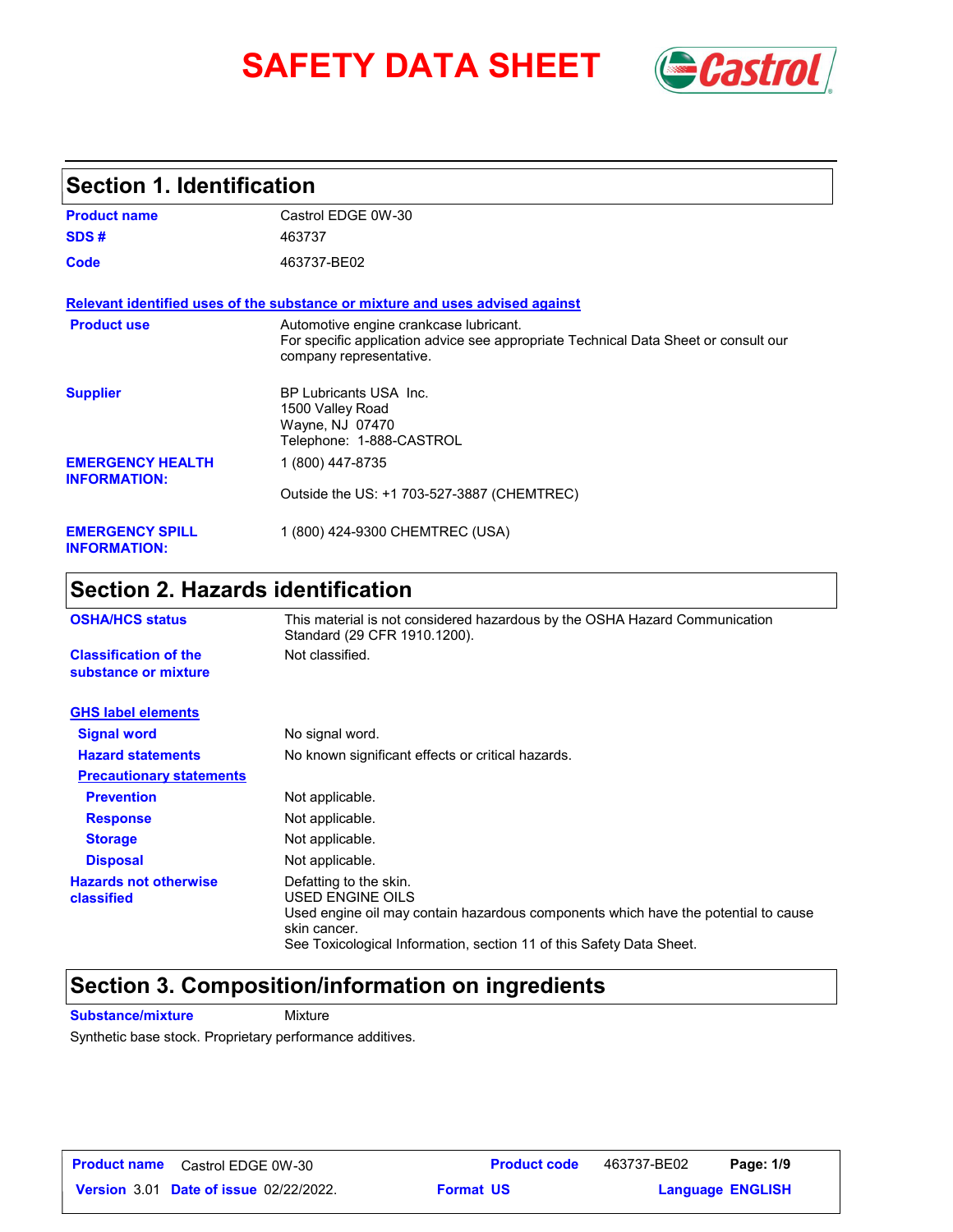### **Section 3. Composition/information on ingredients**

| <b>Ingredient name</b>                                                                                                                                                                                                                                                                       | <b>CAS number</b>                      | $\frac{9}{6}$                 |
|----------------------------------------------------------------------------------------------------------------------------------------------------------------------------------------------------------------------------------------------------------------------------------------------|----------------------------------------|-------------------------------|
| Distillates (petroleum), hydrotreated heavy paraffinic<br>Dec-1-ene, homopolymer, hydrogenated Dec-1-ene, oligomers, hydrogenated 68037-01-4<br>Lubricating oils (petroleum), C15-30, hydrotreated neutral oil-based<br>Lubricating oils (petroleum), C20-50, hydrotreated neutral oil-based | 64742-54-7<br>72623-86-0<br>72623-87-1 | ≥50 - ≤75<br>≤10<br>-≤3<br>≤3 |

Any concentration shown as a range is to protect confidentiality or is due to batch variation.

**There are no additional ingredients present which, within the current knowledge of the supplier and in the concentrations applicable, are classified as hazardous to health and hence require reporting in this section.**

**Occupational exposure limits, if available, are listed in Section 8.**

### **Section 4. First aid measures**

#### **Description of necessary first aid measures**

| <b>Eye contact</b>                | In case of contact, immediately flush eyes with plenty of water for at least 15 minutes.<br>Eyelids should be held away from the eyeball to ensure thorough rinsing. Check for and<br>remove any contact lenses. Get medical attention.             |
|-----------------------------------|-----------------------------------------------------------------------------------------------------------------------------------------------------------------------------------------------------------------------------------------------------|
| <b>Skin contact</b>               | Wash skin thoroughly with soap and water or use recognized skin cleanser. Remove<br>contaminated clothing and shoes. Wash clothing before reuse. Clean shoes thoroughly<br>before reuse. Get medical attention if symptoms occur.                   |
| <b>Inhalation</b>                 | If inhaled, remove to fresh air. In case of inhalation of decomposition products in a fire,<br>symptoms may be delayed. The exposed person may need to be kept under medical<br>surveillance for 48 hours. Get medical attention if symptoms occur. |
| <b>Ingestion</b>                  | Do not induce vomiting unless directed to do so by medical personnel. Get medical<br>attention if symptoms occur.                                                                                                                                   |
| <b>Protection of first-aiders</b> | No action shall be taken involving any personal risk or without suitable training.                                                                                                                                                                  |

#### **Most important symptoms/effects, acute and delayed**

**See Section 11 for more detailed information on health effects and symptoms.**

#### **Indication of immediate medical attention and special treatment needed, if necessary**

| <b>Notes to physician</b>  | Treatment should in general be symptomatic and directed to relieving any effects.<br>In case of inhalation of decomposition products in a fire, symptoms may be delayed.<br>The exposed person may need to be kept under medical surveillance for 48 hours. |
|----------------------------|-------------------------------------------------------------------------------------------------------------------------------------------------------------------------------------------------------------------------------------------------------------|
| <b>Specific treatments</b> | No specific treatment.                                                                                                                                                                                                                                      |

### **Section 5. Fire-fighting measures**

| <b>Extinguishing media</b>                               |                                                                                                                                                                                                |
|----------------------------------------------------------|------------------------------------------------------------------------------------------------------------------------------------------------------------------------------------------------|
| <b>Suitable extinguishing</b><br>media                   | In case of fire, use foam, dry chemical or carbon dioxide extinguisher or spray.                                                                                                               |
| Unsuitable extinguishing<br>media                        | Do not use water jet.                                                                                                                                                                          |
| <b>Specific hazards arising</b><br>from the chemical     | In a fire or if heated, a pressure increase will occur and the container may burst.                                                                                                            |
| <b>Hazardous combustion</b><br>products                  | Combustion products may include the following:<br>carbon oxides (CO, CO <sub>2</sub> ) (carbon monoxide, carbon dioxide)<br>nitrogen oxides (NO, NO <sub>2</sub> etc.)                         |
| <b>Special protective actions</b><br>for fire-fighters   | No action shall be taken involving any personal risk or without suitable training. Promptly<br>isolate the scene by removing all persons from the vicinity of the incident if there is a fire. |
| <b>Special protective</b><br>equipment for fire-fighters | Fire-fighters should wear positive pressure self-contained breathing apparatus (SCBA)<br>and full turnout gear.                                                                                |

| <b>Product name</b> Castrol EDGE 0W-30        |                  | <b>Product code</b> | 463737-BE02             | Page: 2/9 |  |
|-----------------------------------------------|------------------|---------------------|-------------------------|-----------|--|
| <b>Version 3.01 Date of issue 02/22/2022.</b> | <b>Format US</b> |                     | <b>Language ENGLISH</b> |           |  |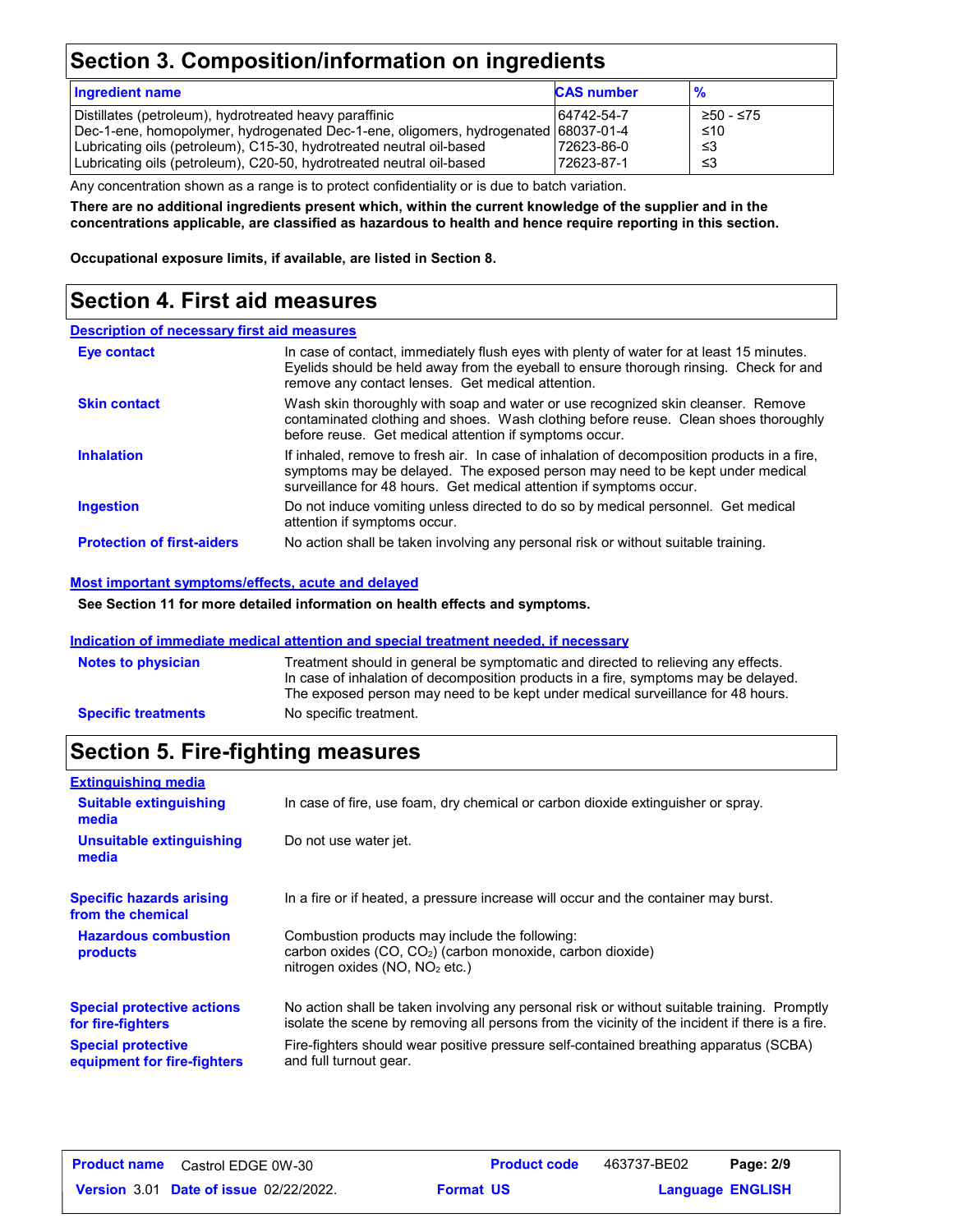### **Section 6. Accidental release measures**

|                                                              | <b>Personal precautions, protective equipment and emergency procedures</b>                                                                                                                                                                                                                                                                                                                         |  |  |
|--------------------------------------------------------------|----------------------------------------------------------------------------------------------------------------------------------------------------------------------------------------------------------------------------------------------------------------------------------------------------------------------------------------------------------------------------------------------------|--|--|
| For non-emergency<br>personnel                               | No action shall be taken involving any personal risk or without suitable training.<br>Evacuate surrounding areas. Keep unnecessary and unprotected personnel from<br>entering. Do not touch or walk through spilled material. Put on appropriate personal<br>protective equipment. Floors may be slippery; use care to avoid falling.                                                              |  |  |
| For emergency responders                                     | If specialized clothing is required to deal with the spillage, take note of any information in<br>Section 8 on suitable and unsuitable materials. See also the information in "For non-<br>emergency personnel".                                                                                                                                                                                   |  |  |
| <b>Environmental precautions</b>                             | Avoid dispersal of spilled material and runoff and contact with soil, waterways, drains<br>and sewers. Inform the relevant authorities if the product has caused environmental<br>pollution (sewers, waterways, soil or air).                                                                                                                                                                      |  |  |
| <b>Methods and materials for containment and cleaning up</b> |                                                                                                                                                                                                                                                                                                                                                                                                    |  |  |
| <b>Small spill</b>                                           | Stop leak if without risk. Move containers from spill area. Absorb with an inert material<br>and place in an appropriate waste disposal container. Dispose of via a licensed waste<br>disposal contractor.                                                                                                                                                                                         |  |  |
| Large spill                                                  | Stop leak if without risk. Move containers from spill area. Prevent entry into sewers,<br>water courses, basements or confined areas. Contain and collect spillage with non-<br>combustible, absorbent material e.g. sand, earth, vermiculite or diatomaceous earth and<br>place in container for disposal according to local regulations. Dispose of via a licensed<br>waste disposal contractor. |  |  |

### **Section 7. Handling and storage**

| <b>Precautions for safe handling</b>                                             |                                                                                                                                                                                                                                                                                                                                                                                                                                                                                                                                                                                               |
|----------------------------------------------------------------------------------|-----------------------------------------------------------------------------------------------------------------------------------------------------------------------------------------------------------------------------------------------------------------------------------------------------------------------------------------------------------------------------------------------------------------------------------------------------------------------------------------------------------------------------------------------------------------------------------------------|
| <b>Protective measures</b>                                                       | Put on appropriate personal protective equipment (see Section 8).                                                                                                                                                                                                                                                                                                                                                                                                                                                                                                                             |
| <b>Advice on general</b><br>occupational hygiene                                 | Eating, drinking and smoking should be prohibited in areas where this material is<br>handled, stored and processed. Wash thoroughly after handling. Remove contaminated<br>clothing and protective equipment before entering eating areas. See also Section 8 for<br>additional information on hygiene measures.                                                                                                                                                                                                                                                                              |
| <b>Conditions for safe storage,</b><br>including any<br><i>incompatibilities</i> | Store in accordance with local regulations. Store in original container protected from<br>direct sunlight in a dry, cool and well-ventilated area, away from incompatible materials<br>(see Section 10) and food and drink. Keep container tightly closed and sealed until<br>ready for use. Store and use only in equipment/containers designed for use with this<br>product. Containers that have been opened must be carefully resealed and kept upright<br>to prevent leakage. Do not store in unlabeled containers. Use appropriate containment<br>to avoid environmental contamination. |
| <b>Not suitable</b>                                                              | Prolonged exposure to elevated temperature.                                                                                                                                                                                                                                                                                                                                                                                                                                                                                                                                                   |

### **Section 8. Exposure controls/personal protection**

#### **Control parameters**

**Occupational exposure limits**

Distillates (petroleum), hydrotreated heavy paraffinic **ACGIH TLV (United States).**

TWA: 5 mg/m<sup>3</sup> 8 hours. Issued/Revised: 11/2009 Form: Inhalable fraction **OSHA PEL (United States).** TWA: 5 mg/m<sup>3</sup> 8 hours. Issued/Revised: 6/1993

Dec-1-ene, homopolymer, hydrogenated Dec-1-ene, oligomers, hydrogenated

Lubricating oils (petroleum), C15-30, hydrotreated neutral oil-based **ACGIH TLV (United States).** 

None.

TWA: 5 mg/m<sup>3</sup> 8 hours. Issued/Revised: 11/2009 Form: Inhalable fraction **OSHA PEL (United States).** TWA: 5 mg/m<sup>3</sup> 8 hours. Issued/Revised: 6/1993

| <b>Product name</b> Castrol EDGE 0W-30        | <b>Product code</b> | 463737-BE02 | Page: 3/9               |
|-----------------------------------------------|---------------------|-------------|-------------------------|
| <b>Version 3.01 Date of issue 02/22/2022.</b> | <b>Format US</b>    |             | <b>Language ENGLISH</b> |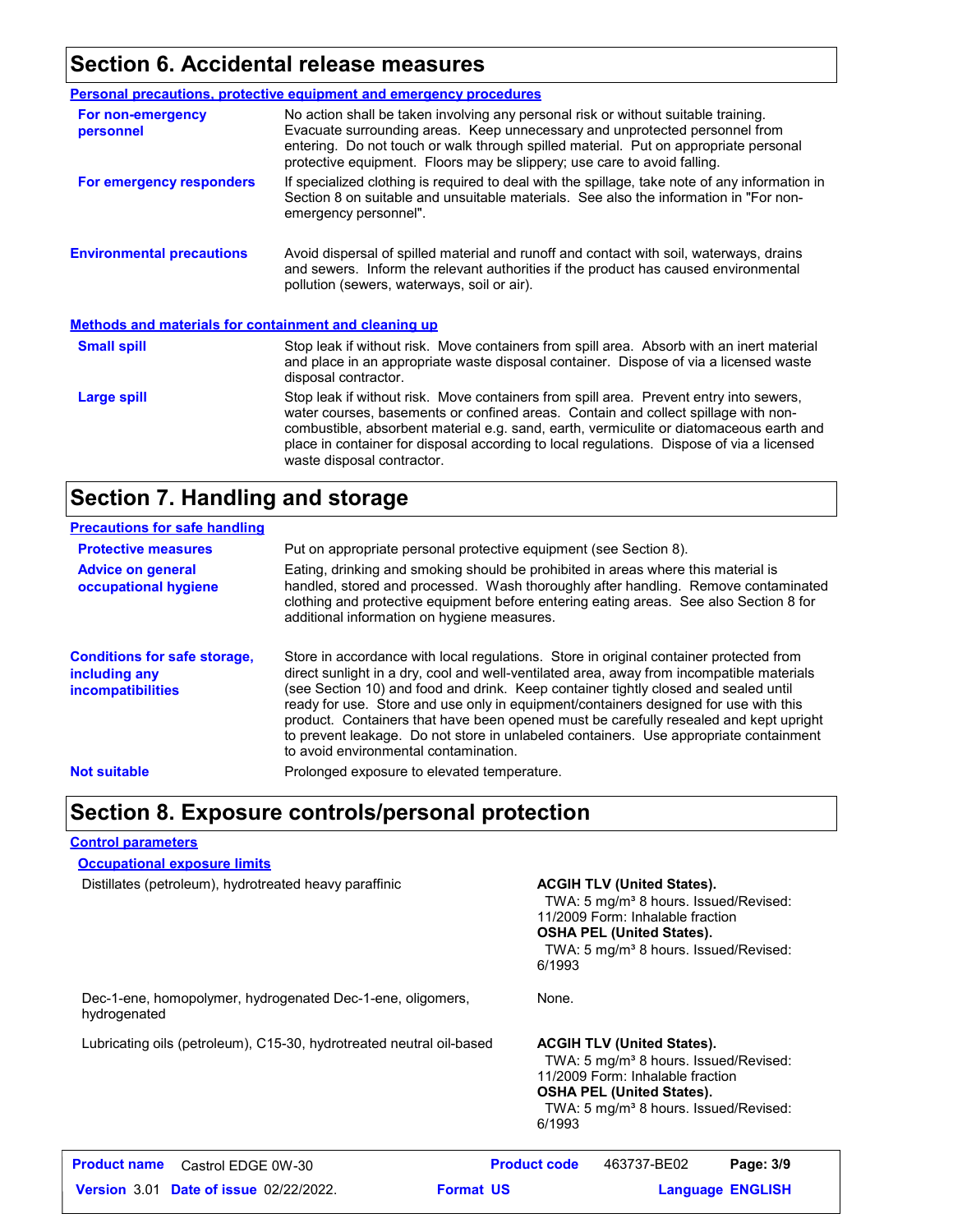### **Section 8. Exposure controls/personal protection**

Lubricating oils (petroleum), C20-50, hydrotreated neutral oil-based None.

| <b>Appropriate engineering</b><br>controls | All activities involving chemicals should be assessed for their risks to health, to ensure<br>exposures are adequately controlled. Personal protective equipment should only be<br>considered after other forms of control measures (e.g. engineering controls) have been<br>suitably evaluated. Personal protective equipment should conform to appropriate<br>standards, be suitable for use, be kept in good condition and properly maintained.<br>Your supplier of personal protective equipment should be consulted for advice on<br>selection and appropriate standards. For further information contact your national<br>organisation for standards.<br>Provide exhaust ventilation or other engineering controls to keep the relevant airborne<br>concentrations below their respective occupational exposure limits.<br>The final choice of protective equipment will depend upon a risk assessment. It is<br>important to ensure that all items of personal protective equipment are compatible. |
|--------------------------------------------|------------------------------------------------------------------------------------------------------------------------------------------------------------------------------------------------------------------------------------------------------------------------------------------------------------------------------------------------------------------------------------------------------------------------------------------------------------------------------------------------------------------------------------------------------------------------------------------------------------------------------------------------------------------------------------------------------------------------------------------------------------------------------------------------------------------------------------------------------------------------------------------------------------------------------------------------------------------------------------------------------------|
| <b>Environmental exposure</b><br>controls  | Emissions from ventilation or work process equipment should be checked to ensure they<br>comply with the requirements of environmental protection legislation. In some cases,<br>fume scrubbers, filters or engineering modifications to the process equipment will be<br>necessary to reduce emissions to acceptable levels.                                                                                                                                                                                                                                                                                                                                                                                                                                                                                                                                                                                                                                                                              |
| <b>Individual protection measures</b>      |                                                                                                                                                                                                                                                                                                                                                                                                                                                                                                                                                                                                                                                                                                                                                                                                                                                                                                                                                                                                            |
| <b>Hygiene measures</b>                    | Wash hands, forearms and face thoroughly after handling chemical products, before<br>eating, smoking and using the lavatory and at the end of the working period.<br>Appropriate techniques should be used to remove potentially contaminated clothing.<br>Wash contaminated clothing before reusing. Ensure that eyewash stations and safety<br>showers are close to the workstation location.                                                                                                                                                                                                                                                                                                                                                                                                                                                                                                                                                                                                            |
| <b>Eye/face protection</b>                 | Safety glasses with side shields.                                                                                                                                                                                                                                                                                                                                                                                                                                                                                                                                                                                                                                                                                                                                                                                                                                                                                                                                                                          |
| <b>Skin protection</b>                     |                                                                                                                                                                                                                                                                                                                                                                                                                                                                                                                                                                                                                                                                                                                                                                                                                                                                                                                                                                                                            |
| <b>Hand protection</b>                     | Wear protective gloves if prolonged or repeated contact is likely. Wear chemical<br>resistant gloves. Recommended: Nitrile gloves. The correct choice of protective gloves<br>depends upon the chemicals being handled, the conditions of work and use, and the<br>condition of the gloves (even the best chemically resistant glove will break down after<br>repeated chemical exposures). Most gloves provide only a short time of protection<br>before they must be discarded and replaced. Because specific work environments and<br>material handling practices vary, safety procedures should be developed for each<br>intended application. Gloves should therefore be chosen in consultation with the supplier/<br>manufacturer and with a full assessment of the working conditions.                                                                                                                                                                                                              |
| <b>Body protection</b>                     | Use of protective clothing is good industrial practice.<br>Personal protective equipment for the body should be selected based on the task being<br>performed and the risks involved and should be approved by a specialist before handling<br>this product.<br>Cotton or polyester/cotton overalls will only provide protection against light superficial<br>contamination that will not soak through to the skin. Overalls should be laundered on a<br>regular basis. When the risk of skin exposure is high (e.g. when cleaning up spillages or<br>if there is a risk of splashing) then chemical resistant aprons and/or impervious chemical<br>suits and boots will be required.                                                                                                                                                                                                                                                                                                                      |
| <b>Other skin protection</b>               | Appropriate footwear and any additional skin protection measures should be selected<br>based on the task being performed and the risks involved and should be approved by a<br>specialist before handling this product.                                                                                                                                                                                                                                                                                                                                                                                                                                                                                                                                                                                                                                                                                                                                                                                    |
| <b>Respiratory protection</b>              | In case of insufficient ventilation, wear suitable respiratory equipment.<br>The correct choice of respiratory protection depends upon the chemicals being handled,<br>the conditions of work and use, and the condition of the respiratory equipment. Safety<br>procedures should be developed for each intended application. Respiratory protection<br>equipment should therefore be chosen in consultation with the supplier/manufacturer<br>and with a full assessment of the working conditions.                                                                                                                                                                                                                                                                                                                                                                                                                                                                                                      |

**Date of issue** 02/22/2022. **Format US State State State State State State State State State State State State State State State State State State State State State State State State State State State State State State Sta Product name** Castrol EDGE 0W-30 **Product code** 463737-BE02 **Page: 4/9 Language ENGLISH** 463737-BE02 **Format US**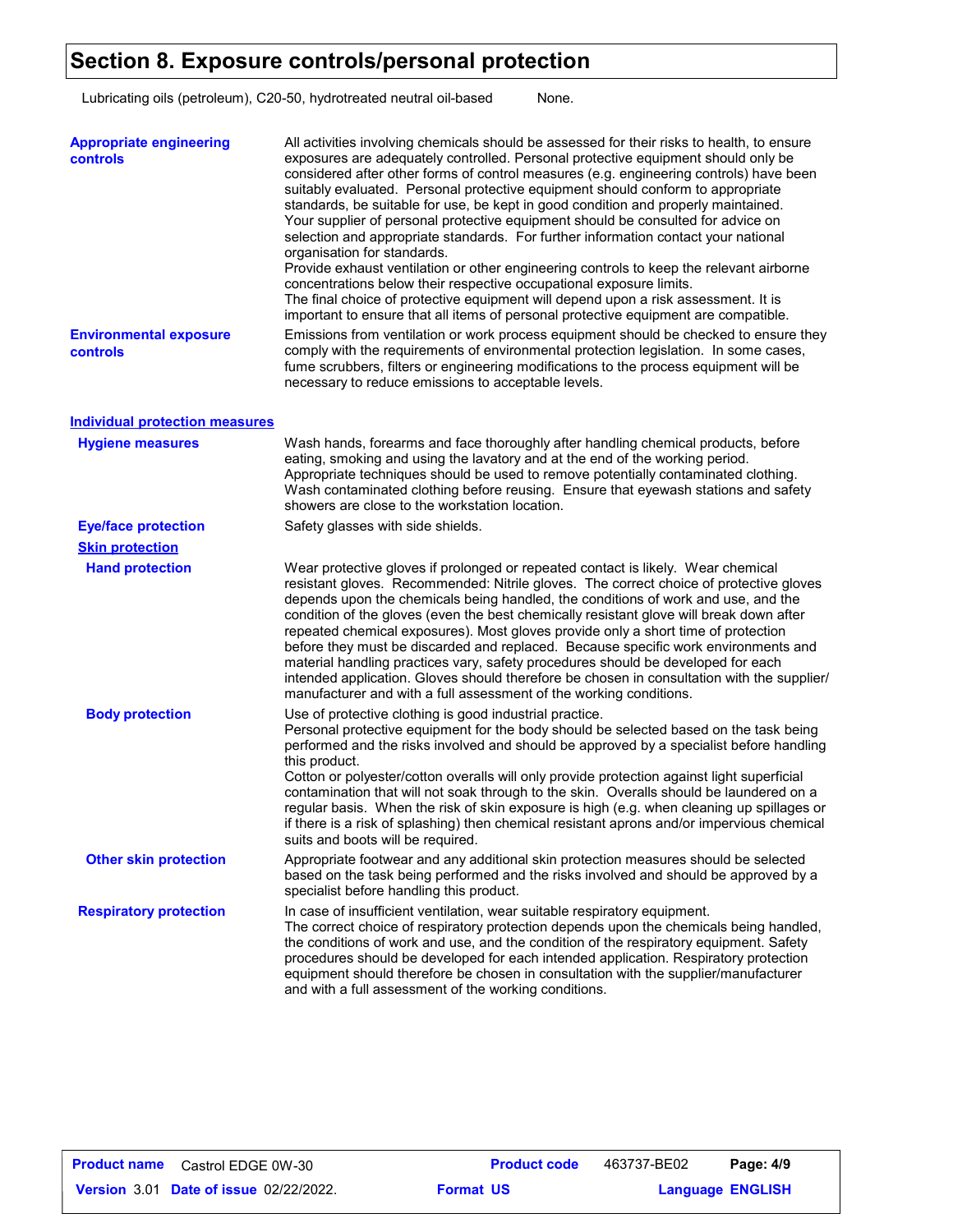### **Section 9. Physical and chemical properties**

The conditions of measurement of all properties are at standard temperature and pressure unless otherwise indicated.

#### **Appearance**

| <b>Physical state</b>                                             | Liquid.                     |
|-------------------------------------------------------------------|-----------------------------|
| Color                                                             | Amber. [Light]              |
| Odor                                                              | Not available.              |
| <b>Odor threshold</b>                                             | Not available.              |
| рH                                                                | Not applicable.             |
| <b>Melting point/freezing point</b>                               | Not available.              |
| <b>Boiling point, initial boiling</b><br>point, and boiling range | Not available.              |
| <b>Flash point</b><br><b>Pour point</b>                           | Closed cup: 201°C<br>-45 °C |
| <b>Evaporation rate</b>                                           | Not available.              |
| <b>Flammability</b>                                               | Not applicable. Ba          |
| Lower and upper explosion<br>limit/flammability limit             | Not available.              |
| <b>Vapor pressure</b>                                             |                             |

available. available. applicable. Based on - Physical state available. ed cup: 201°C (393.8°F) [Pensky-Martens]

|                                                                                      | Vapor Pressure at 20°C |          | Vapor pressure at 50°C  |          |                |               |
|--------------------------------------------------------------------------------------|------------------------|----------|-------------------------|----------|----------------|---------------|
| Ingredient name                                                                      | mm Hg                  | kPa      | <b>Method</b>           | mm<br>Hg | kPa            | <b>Method</b> |
| Distillates (petroleum),<br>hydrotreated heavy<br>paraffinic                         | < 0.08                 | < 0.011  | <b>ASTM D 5191</b>      |          |                |               |
| Dec-1-ene,<br>homopolymer,<br>hydrogenated Dec-<br>1-ene, oligomers,<br>hydrogenated | 0                      | 0        | <b>ASTME</b><br>1194-87 |          |                |               |
| Lubricating oils<br>(petroleum), C15-30,<br>hydrotreated neutral oil-<br>based       | < 0.08                 | < 0.011  | <b>ASTM D 5191</b>      |          |                |               |
| Lubricating oils<br>(petroleum), C20-50,<br>hydrotreated neutral oil-<br>based       | < 0.08                 | < 0.011  | <b>ASTM D 5191</b>      |          |                |               |
| bis(nonylphenyl)amine                                                                | < 0.01                 | < 0.0013 | EU A.4                  | 0        | $\overline{0}$ | <b>EU A.4</b> |

**Partition coefficient: noctanol/water Density Solubility Relative vapor density Auto-ignition temperature** 

<1000 kg/m<sup>3</sup> (<1 g/cm<sup>3</sup>) at 15°C insoluble in water.

Not available.

Not applicable.

| <b>Ingredient name</b>                                                        | °C         | ۰F             | <b>Method</b>       |
|-------------------------------------------------------------------------------|------------|----------------|---------------------|
| Dec-1-ene, homopolymer,<br>hydrogenated Dec-1-ene, oligomers,<br>hydrogenated | 343 to 369 | 649.4 to 696.2 | <b>LASTM D 2159</b> |
| Dec-1-ene, homopolymer,<br>hydrogenated Dec-1-ene, oligomers,<br>hydrogenated | 343 to 369 | 649.4 to 696.2 | <b>LASTM D 2159</b> |
| bis(nonylphenyl)amine                                                         | 440        | 824            | EU A.15             |

**Decomposition temperature** Not available.

**Viscosity Kinematic: 68.1 mm<sup>2</sup>/s (68.1 cSt) at 40°C** Kinematic: 12.1 to 12.44 mm²/s (12.1 to 12.44 cSt) at 100°C

**Particle characteristics Median particle size** Not applicable.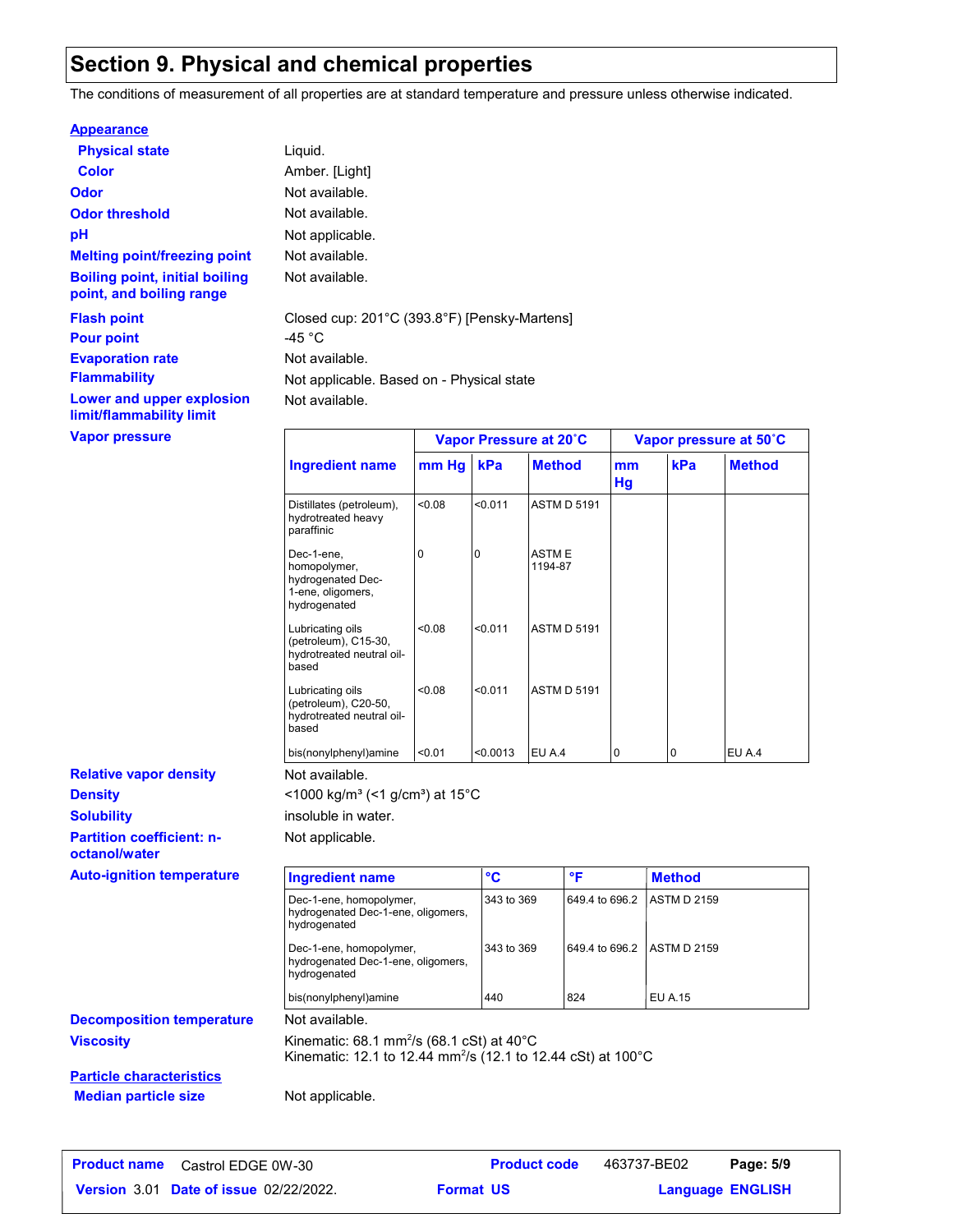### **Section 10. Stability and reactivity**

| <b>Reactivity</b>                                   | No specific test data available for this product. Refer to Conditions to avoid and<br>Incompatible materials for additional information.                                |
|-----------------------------------------------------|-------------------------------------------------------------------------------------------------------------------------------------------------------------------------|
| <b>Chemical stability</b>                           | The product is stable.                                                                                                                                                  |
| <b>Possibility of hazardous</b><br><b>reactions</b> | Under normal conditions of storage and use, hazardous reactions will not occur.<br>Under normal conditions of storage and use, hazardous polymerization will not occur. |
| <b>Conditions to avoid</b>                          | Avoid all possible sources of ignition (spark or flame).                                                                                                                |
| Incompatible materials                              | Reactive or incompatible with the following materials: oxidizing materials.                                                                                             |
| <b>Hazardous decomposition</b><br>products          | Under normal conditions of storage and use, hazardous decomposition products should<br>not be produced.                                                                 |

### **Section 11. Toxicological information**

### **Information on toxicological effects**

#### **Aspiration hazard**

| <b>Name</b>                                                                                                                                  | <b>Result</b>                                                           |
|----------------------------------------------------------------------------------------------------------------------------------------------|-------------------------------------------------------------------------|
| Distillates (petroleum), hydrotreated heavy paraffinic<br>Dec-1-ene, homopolymer, hydrogenated Dec-1-ene, oligomers,<br>hydrogenated         | <b>ASPIRATION HAZARD - Category 1</b><br>ASPIRATION HAZARD - Category 1 |
| Lubricating oils (petroleum), C15-30, hydrotreated neutral oil-based<br>Lubricating oils (petroleum), C20-50, hydrotreated neutral oil-based | ASPIRATION HAZARD - Category 1<br>ASPIRATION HAZARD - Category 1        |

**Information on the likely routes of exposure**

Routes of entry anticipated: Dermal, Inhalation.

**Potential acute health effects**

| Eye contact         | No known significant effects or critical hazards.                                                                   |
|---------------------|---------------------------------------------------------------------------------------------------------------------|
| <b>Skin contact</b> | No known significant effects or critical hazards.                                                                   |
| <b>Inhalation</b>   | Exposure to decomposition products may cause a health hazard. Serious effects may<br>be delayed following exposure. |
| <b>Ingestion</b>    | No known significant effects or critical hazards.                                                                   |

#### **Symptoms related to the physical, chemical and toxicological characteristics**

| <b>Eye contact</b>  | No specific data.                                                                |
|---------------------|----------------------------------------------------------------------------------|
| <b>Skin contact</b> | Adverse symptoms may include the following:<br>irritation<br>dryness<br>cracking |
| <b>Inhalation</b>   | No specific data.                                                                |
| <b>Ingestion</b>    | No specific data.                                                                |

#### **Delayed and immediate effects and also chronic effects from short and long term exposure**

| <b>Short term exposure</b>              |                |
|-----------------------------------------|----------------|
| <b>Potential immediate</b><br>effects   | Not available. |
| <b>Potential delayed effects</b>        | Not available. |
| Long term exposure                      |                |
| <b>Potential immediate</b><br>effects   | Not available. |
| <b>Potential delayed effects</b>        | Not available. |
| <b>Potential chronic health effects</b> |                |

| <b>Product name</b> Castrol EDGE 0W-30        |                  | <b>Product code</b> | 463737-BE02             | Page: 6/9 |  |
|-----------------------------------------------|------------------|---------------------|-------------------------|-----------|--|
| <b>Version 3.01 Date of issue 02/22/2022.</b> | <b>Format US</b> |                     | <b>Language ENGLISH</b> |           |  |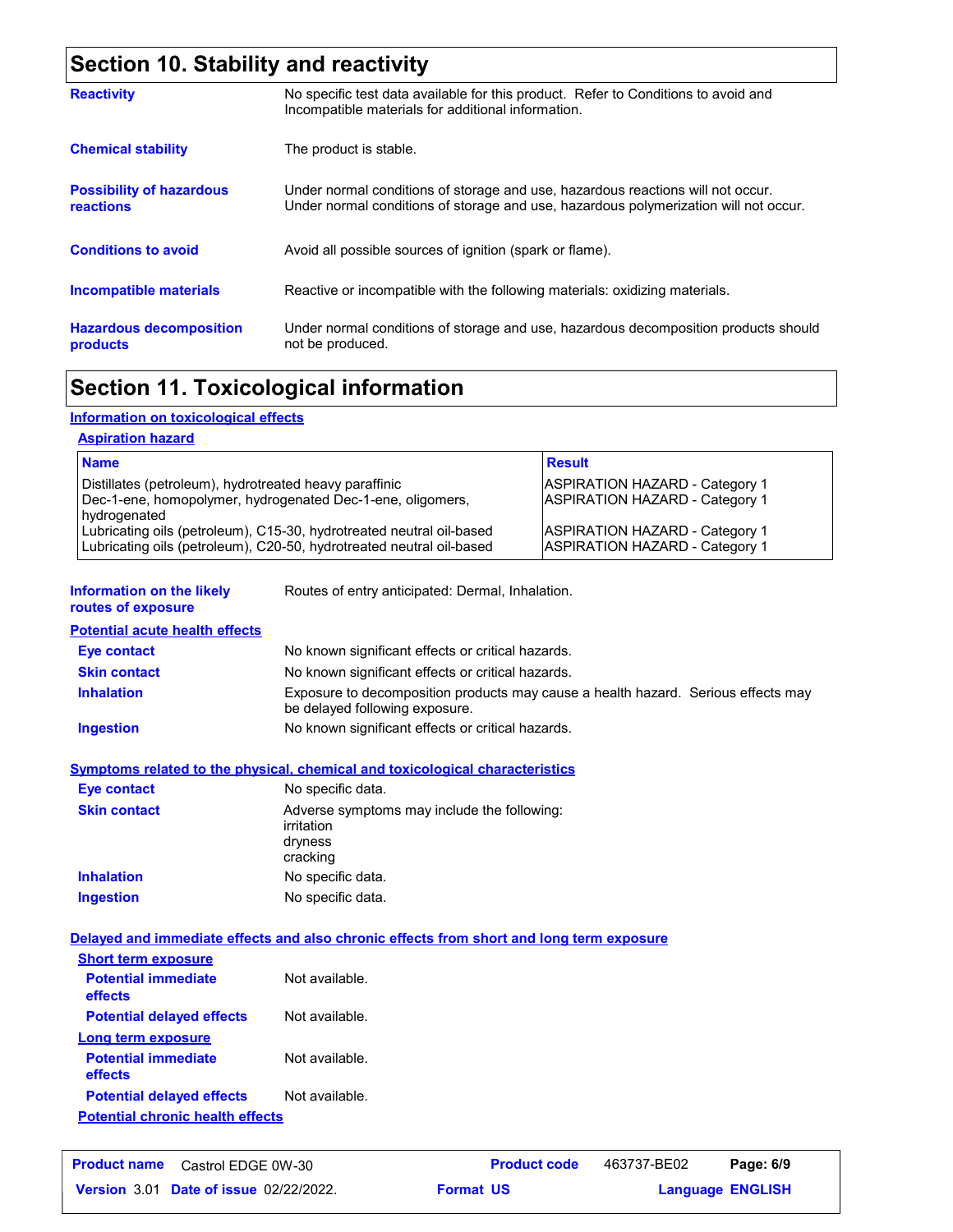### **Section 11. Toxicological information**

| <b>General</b>               | USED ENGINE OILS<br>Combustion products resulting from the operation of internal combustion engines<br>contaminate engine oils during use. Used engine oil may contain hazardous<br>components which have the potential to cause skin cancer. Frequent or prolonged<br>contact with all types and makes of used engine oil must therefore be avoided and a<br>high standard of personal hygiene maintained. |
|------------------------------|-------------------------------------------------------------------------------------------------------------------------------------------------------------------------------------------------------------------------------------------------------------------------------------------------------------------------------------------------------------------------------------------------------------|
| <b>Carcinogenicity</b>       | No known significant effects or critical hazards.                                                                                                                                                                                                                                                                                                                                                           |
| <b>Mutagenicity</b>          | No known significant effects or critical hazards.                                                                                                                                                                                                                                                                                                                                                           |
| <b>Teratogenicity</b>        | No known significant effects or critical hazards.                                                                                                                                                                                                                                                                                                                                                           |
| <b>Developmental effects</b> | No known significant effects or critical hazards.                                                                                                                                                                                                                                                                                                                                                           |
| <b>Fertility effects</b>     | No known significant effects or critical hazards.                                                                                                                                                                                                                                                                                                                                                           |

#### **Numerical measures of toxicity**

**Acute toxicity estimates**

Not available.

### **Section 12. Ecological information**

#### **Toxicity**

No testing has been performed by the manufacturer.

#### **Persistence and degradability**

Partially biodegradable.

#### **Bioaccumulative potential**

This product is not expected to bioaccumulate through food chains in the environment.

| <u>Mobility in soil</u>                                 |                                                                                                                           |
|---------------------------------------------------------|---------------------------------------------------------------------------------------------------------------------------|
| <b>Soil/water partition</b><br><b>coefficient (Koc)</b> | Not available.                                                                                                            |
| <b>Mobility</b>                                         | Spillages may penetrate the soil causing ground water contamination.                                                      |
| <b>Other adverse effects</b>                            | No known significant effects or critical hazards.                                                                         |
| <b>Other ecological information</b>                     | Spills may form a film on water surfaces causing physical damage to organisms. Oxygen<br>transfer could also be impaired. |

### **Section 13. Disposal considerations**

| <b>Disposal methods</b> | The generation of waste should be avoided or minimized wherever possible. Significant<br>quantities of waste product residues should not be disposed of via the foul sewer but<br>processed in a suitable effluent treatment plant. Dispose of surplus and non-recyclable<br>products via a licensed waste disposal contractor. Disposal of this product, solutions<br>and any by-products should at all times comply with the requirements of environmental<br>protection and waste disposal legislation and any regional local authority requirements.<br>Waste packaging should be recycled. Incineration or landfill should only be considered<br>when recycling is not feasible. This material and its container must be disposed of in a<br>safe way. Empty containers or liners may retain some product residues. Avoid dispersal<br>of spilled material and runoff and contact with soil, waterways, drains and sewers. |
|-------------------------|---------------------------------------------------------------------------------------------------------------------------------------------------------------------------------------------------------------------------------------------------------------------------------------------------------------------------------------------------------------------------------------------------------------------------------------------------------------------------------------------------------------------------------------------------------------------------------------------------------------------------------------------------------------------------------------------------------------------------------------------------------------------------------------------------------------------------------------------------------------------------------------------------------------------------------|
|                         |                                                                                                                                                                                                                                                                                                                                                                                                                                                                                                                                                                                                                                                                                                                                                                                                                                                                                                                                 |

**Date of issue** 02/22/2022. **Format US State State State State State State State State State State State State State State State State State State State State State State State State State State State State State State Sta Product name** Castrol EDGE 0W-30 **Product code** 463737-BE02 **Page: 7/9 Language ENGLISH** 463737-BE02 **Format US**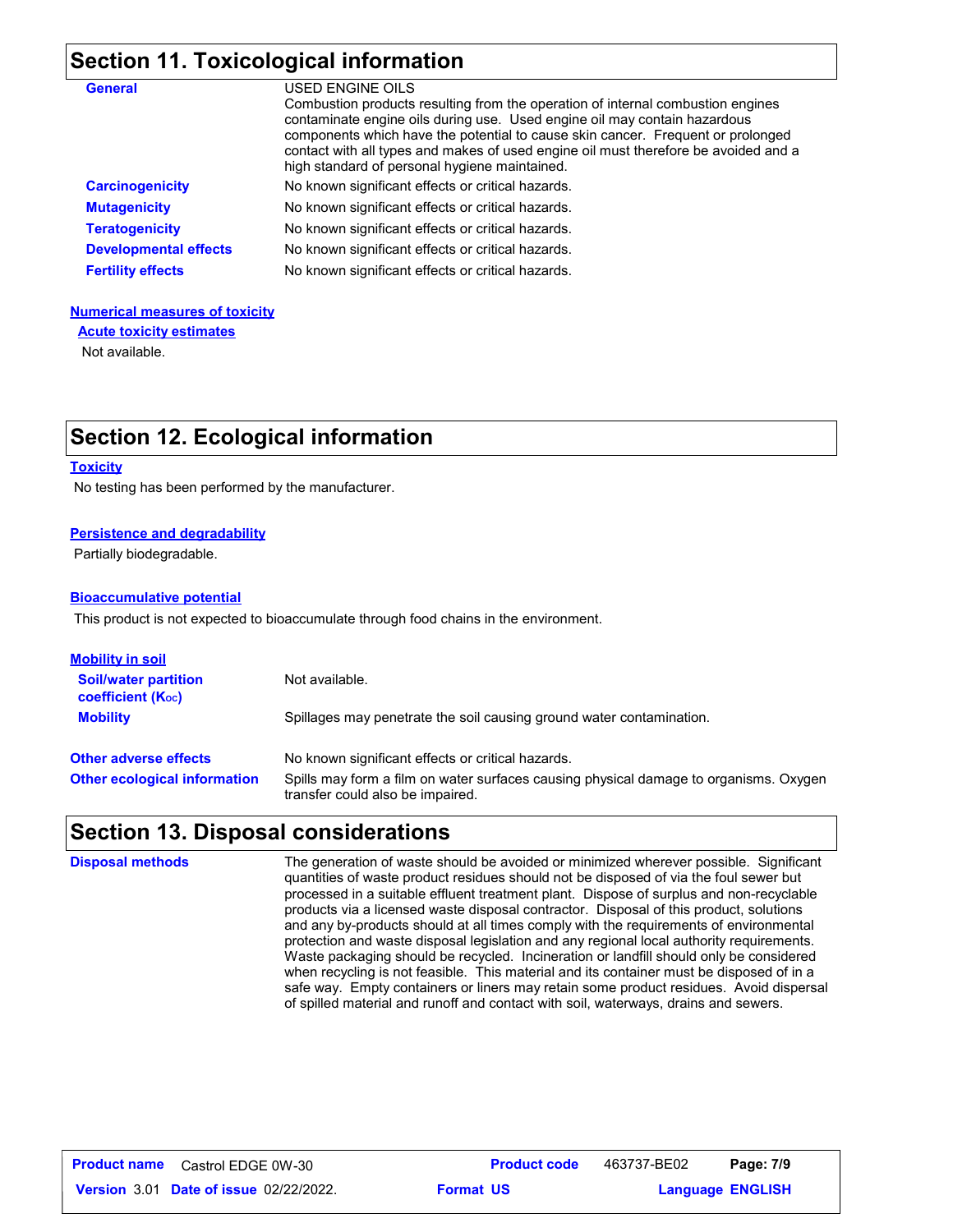### **Section 14. Transport information**

|                                         | <b>DOT Classification</b> | <b>TDG Classification</b> | <b>IMDG</b>                                                                                                                                                                                   | <b>IATA</b>              |
|-----------------------------------------|---------------------------|---------------------------|-----------------------------------------------------------------------------------------------------------------------------------------------------------------------------------------------|--------------------------|
| <b>UN</b> number                        | Not regulated.            | Not regulated.            | Not regulated.                                                                                                                                                                                | Not regulated.           |
| <b>UN proper</b><br>shipping name       |                           |                           |                                                                                                                                                                                               |                          |
| <b>Transport</b><br>hazard class(es)    |                           |                           | ٠                                                                                                                                                                                             |                          |
| <b>Packing group</b>                    | $\blacksquare$            |                           | $\hskip1.6pt\hskip1.6pt\hskip1.6pt\hskip1.6pt\hskip1.6pt\hskip1.6pt\hskip1.6pt\hskip1.6pt\hskip1.6pt\hskip1.6pt\hskip1.6pt\hskip1.6pt\hskip1.6pt\hskip1.6pt\hskip1.6pt\hskip1.6pt\hskip1.6pt$ | $\overline{\phantom{0}}$ |
| <b>Environmental</b><br>hazards         | No.                       | No.                       | No.                                                                                                                                                                                           | lNo.                     |
| <b>Additional</b><br><b>information</b> |                           |                           |                                                                                                                                                                                               |                          |

**Special precautions for user** Not available.

Not available.

**Transport in bulk according to IMO instruments**

## **Section 15. Regulatory information**

#### **U.S. Federal regulations** The following components are listed: OIL MIST, MINERAL; OIL MIST, MINERAL; OIL MIST, MINERAL **Massachusetts SARA 313** This product does not contain any hazardous ingredients at or above regulated thresholds. This product does not contain any hazardous ingredients at or above regulated thresholds. **Form R - Reporting requirements Supplier notification New Jersey** The following components are listed: MINERAL OIL (UNTREATED and MILDLY TREATED); MINERAL OIL (UNTREATED and MILDLY TREATED) **Pennsylvania** None of the components are listed. **State regulations SARA 302/304** No products were found. **Composition/information on ingredients SARA 311/312 Classification Other regulations United States inventory** All components are active or exempted. **(TSCA 8b)** At least one component is not listed. **Australia inventory (AIIC) California Prop. 65** Not applicable. **A** WARNING: This product can expose you to chemicals including Benzene and Lead, which are known to the State of California to cause cancer and birth defects or other reproductive harm. This product can expose you to chemicals including Nickel, which is known to the State of California to cause cancer. For more information go to www. P65Warnings.ca.gov.

|                                | The ready of the component to mot flotoa.                                               |
|--------------------------------|-----------------------------------------------------------------------------------------|
| <b>Canada inventory</b>        | At least one component is not listed in DSL but all such components are listed in NDSL. |
| <b>China inventory (IECSC)</b> | At least one component is not listed.                                                   |
| Japan inventory (CSCL)         | At least one component is not listed.                                                   |
| <b>Korea inventory (KECI)</b>  | All components are listed or exempted.                                                  |
|                                |                                                                                         |

| <b>Product name</b> Castrol EDGE 0W-30        | <b>Product code</b> | 463737-BE02             | Page: 8/9 |
|-----------------------------------------------|---------------------|-------------------------|-----------|
| <b>Version 3.01 Date of issue 02/22/2022.</b> | <b>Format US</b>    | <b>Language ENGLISH</b> |           |